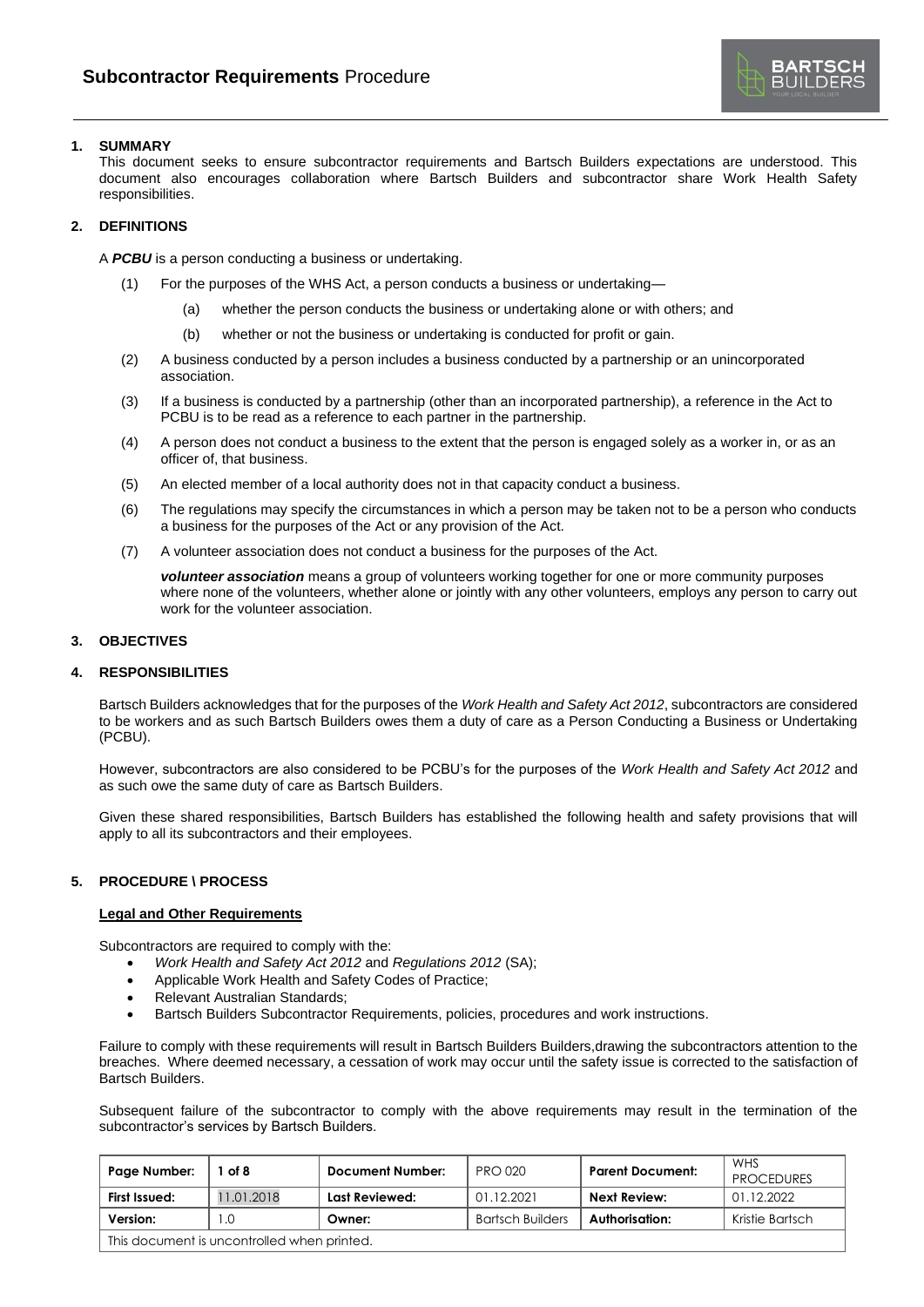

## **Insurances**

Subcontractors will be required to provide documentary evidence that the following current insurance covers before commencing any work for or on behalf of Bartsch Builders;

- Public liability insurance;
- Workers Compensation Insurance or for sole traders, appropriate income protection insurance or sickness/accident insurance;
- Motor vehicle / plant insurance.

# **Training & Competencies**

Bartsch Builders will only use subcontractors that have the appropriate training, qualification and/or experience to allow them to carry out their task competently and safely.

All subcontractors required to work on site must have completed the Construction Industry National Induction training (white card) prior to commencing any work.

Subcontractors required undertaking high risk work (e.g. scaffolding, rigging, dogging, crane, hoist, and forklift) must be hold the requisite high risk work license.

Subcontractors required to undertake work involving the operation of load shifting equipment or earthmoving equipment (e.g. front end loaders, excavators, dozers, skid steers) must hold a current certificate of competency (i.e. ticket). Bartsch Builders will check all subcontractors required for a specific task have the appropriate training or licenses. No subcontractor will be allowed to undertake any work that requires a licence, ticket and/or other competencies without holding the applicable licence, ticket or competency.

A copy of all drivers' licenses, high risk work licenses, notices of satisfactory assessments (tickets) and national white card are required by Bartsch Builders for each worker engaged by the subcontractor prior to commencing any work for or on behalf of Bartsch Builders.

#### **Consultation and Communication**

Bartsch Builders acknowledges that the *Work Health and Safety Act 2012* requires it to consult and communicate with other duty holders and workers regarding health and safety matters.

Bartsch Builders recognises the importance of consultation as being essential to identifying potential hazards and either eliminating or minimising them before incidents occur. Subcontractors will be expected to participate in consultation arrangements as required by Bartsch Builders and with other subcontractors where each their work activity affects the adjoining work area (including work above and below).

Subcontractors will also be expected to:

- Comply with any reasonable health and safety instruction issued by Bartsch Builders Managers/ Supervisors and must take immediate remedial action if requested to do so.
- Immediately report any suspected hazard to the appropriate Bartsch Builders Manager/Supervisor.

| Page Number:                                | $2$ of 8  | <b>Document Number:</b> | <b>PRO 020</b>          | <b>Parent Document:</b> | <b>WHS</b><br><b>PROCEDURES</b> |
|---------------------------------------------|-----------|-------------------------|-------------------------|-------------------------|---------------------------------|
| First Issued:                               | 1.01.2018 | Last Reviewed:          | 01.12.2021              | Next Review:            | 01.12.2021                      |
| Version:                                    | . .0      | Owner:                  | <b>Bartsch Builders</b> | Authorisation:          | Kristie Bartsch                 |
| This document is uncontrolled when printed. |           |                         |                         |                         |                                 |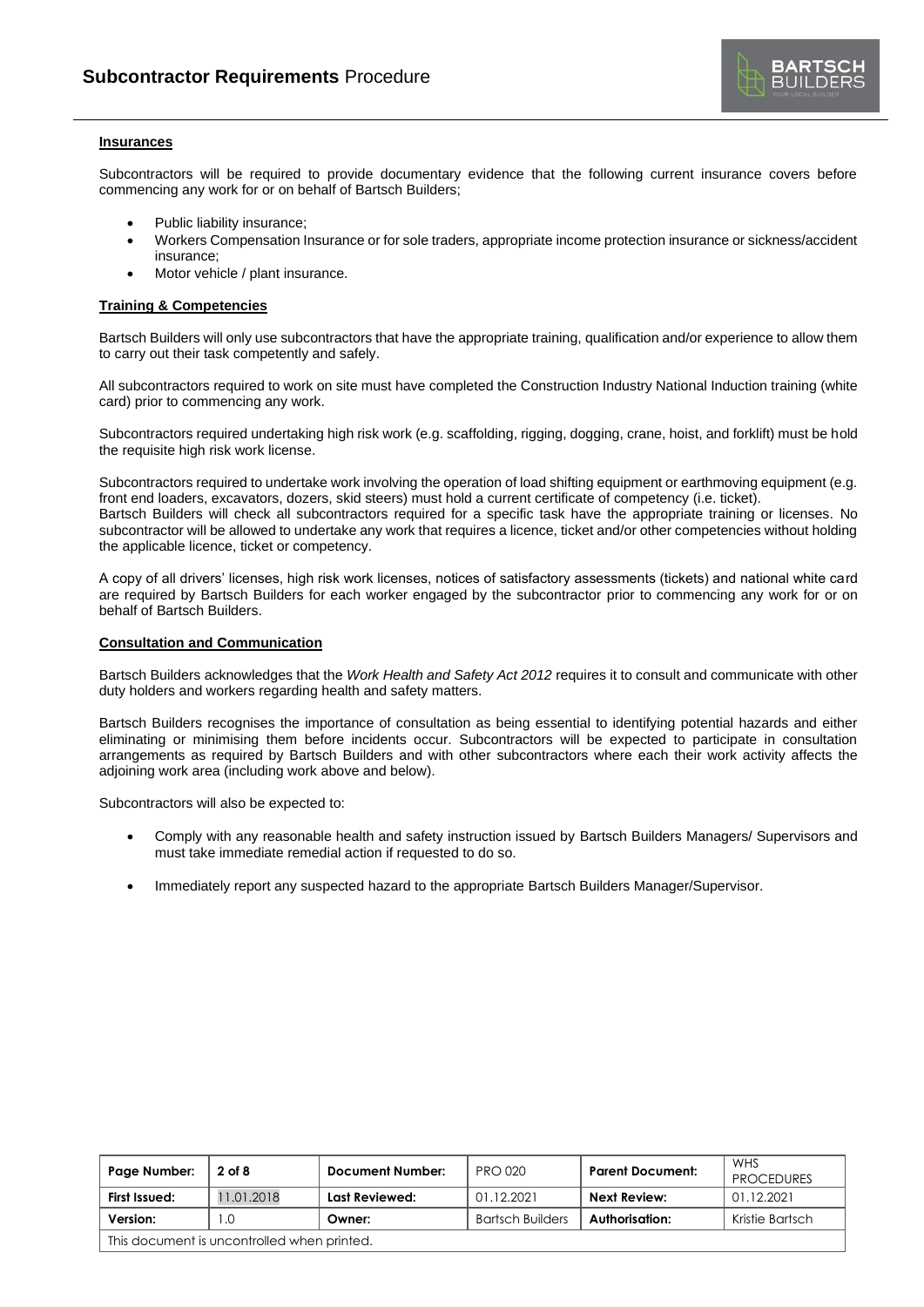

## **Hazard Management**

All reasonably foreseeable hazards in the workplace must be identified, assessed for risk and controlled. Reasonably practicable control measures must be implemented to eliminate the risk, otherwise the hazard must be minimised so far as is reasonably practicable.

Prior to starting any work on site, subcontractors are required to undertake a hazard analysis using the following steps:

- 1. Identify potential hazards by inspecting the workplace and taking into consideration the task to be performed, conditions on site, equipment and tools, building structure and chemicals.
- 2. Assess the risks by considering whether a person may be injured or exposed and how serious the injury or exposure may be.
- 3. Implement control measures using the following hierarchy of controls (Note: the greater the risk the higher the level of control that should be implemented):

| <b>BEST</b>  | 1. Elimination                      | Can the hazard, if possible, be eliminated                                                                                                                                                                                        |  |
|--------------|-------------------------------------|-----------------------------------------------------------------------------------------------------------------------------------------------------------------------------------------------------------------------------------|--|
|              | 2. Substitution                     | Can a less hazardous alternative be adopted                                                                                                                                                                                       |  |
|              | 3. Isolation                        | Can the hazard be separated from personnel by the<br>use of barriers or lock-out systems etc.                                                                                                                                     |  |
|              | 4. Engineering                      | Can equipment be modified or introduced to reduce<br>the risk                                                                                                                                                                     |  |
|              | 5. Administrative                   | You may be able to reduce risk through:<br>additional training,<br>additional supervision,<br>warning /advisory signage,<br>safe working procedures and instructions,<br>changing rosters and or other administrative<br>actions. |  |
| <b>LEAST</b> | 6. Personal protective<br>equipment | Use of personal protective equipment<br>It is the last line of defence.                                                                                                                                                           |  |

# **Safe Work Method Statement (SWMS)** – for high risk construction work

Where High Risk Construction Work (e.g. person falling more than 3 metres, work near or on energised electrical installations / services, movement of powered mobile plant) is to be undertaken on site by a subcontractor, a SWMS must be generated and implemented.

A SWMS must as a minimum:

- Identify work that is high risk construction work;
- Break the work task/activity into sequential steps;
- Specify hazards relating to those steps and their associated risks;
- Describe the control measures to be implemented;
- Describe how the control measures are to be implemented, monitored and reviewed.

A subcontractor must not commence high risk construction work without a SWMS in place. The SWMS must be kept until the job is completed or for 2 years if a notifiable incident occurs.

| Page Number:                                | 3 of 8     | <b>Document Number:</b> | <b>PRO 020</b>          | <b>Parent Document:</b> | <b>WHS</b><br><b>PROCEDURES</b> |
|---------------------------------------------|------------|-------------------------|-------------------------|-------------------------|---------------------------------|
| First Issued:                               | 11.01.2018 | Last Reviewed:          | 01.12.2021              | <b>Next Review:</b>     | 01.12.2021                      |
| Version:                                    | l .O       | Owner:                  | <b>Bartsch Builders</b> | Authorisation:          | Kristie Bartsch                 |
| This document is uncontrolled when printed. |            |                         |                         |                         |                                 |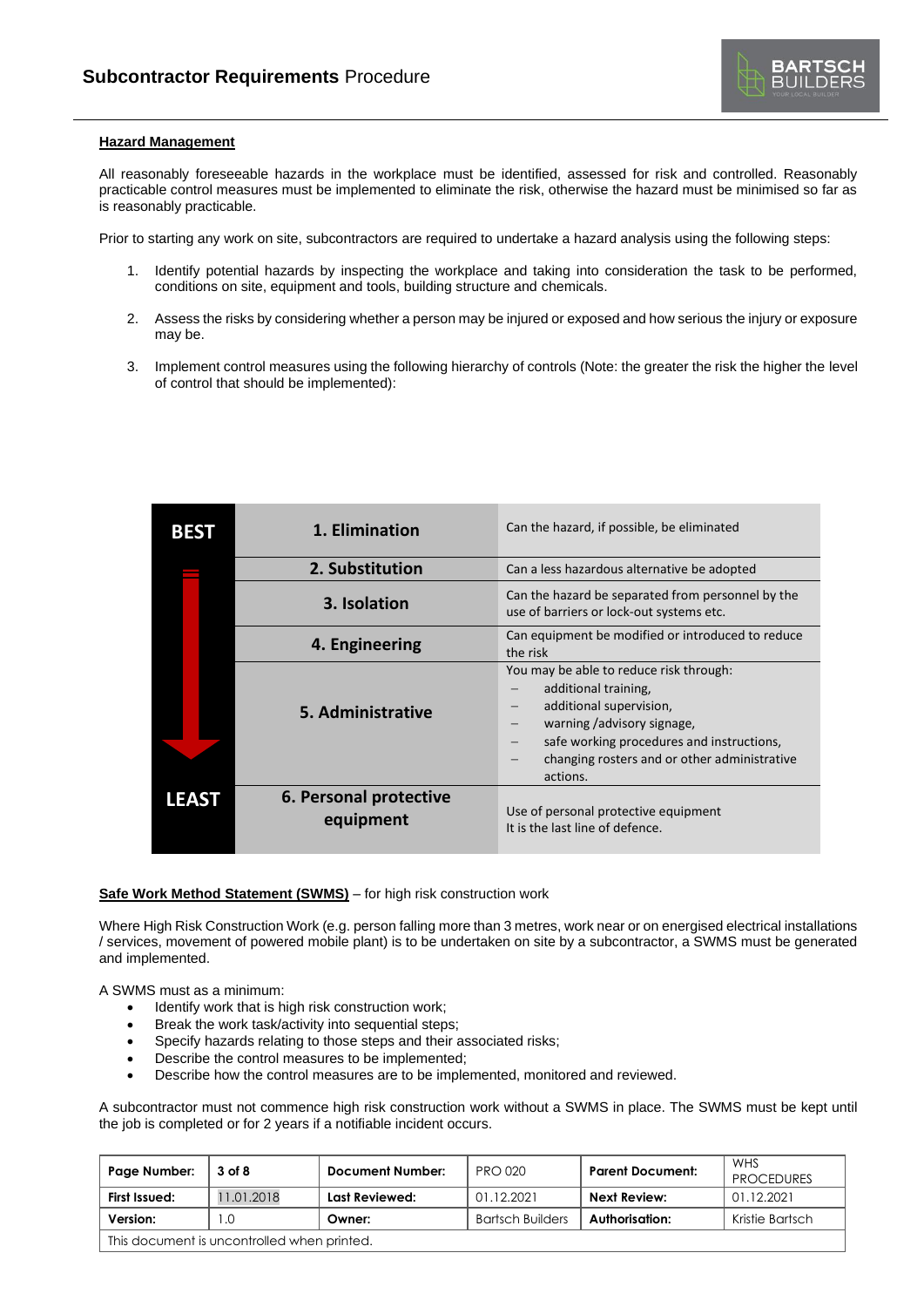

## **Personal Protective Equipment (PPE)**

PPE is only to be used to control risks as a last resort, where:

- It is not reasonably practicable to eliminate or control the risk through other measures;
- Additional protection is required to support existing control measures.

It is the responsibility of the subcontractor to provide PPE for their employees. The PPE must be:

- Selected to minimise the risk to health and safety;
- Suitable having regard to the nature of the work and any associated hazards;
- A suitable size and fit for the worker who is to use/wear it;
- Maintained, repaired or replaced so as to be:
	- o Clean and hygienic ;
	- o In good working order.

The PPE provided must conform to a legislative, Australian Standard and/or Industry Standard requirements or guidelines.

Where PPE is a noted control measure or a site requirement it must be worn/used at all times.

#### **Alcohol, Drugs and Medication**

Bartsch Builders considers that the use of drugs and/or alcohol severely impairs a person's ability to perform work safely, make decisions and react in time of need.

All subcontractors are required to present themselves for work in a manner as to be fit for work.

A zero tolerance approach to drugs and alcohol has been adopted at all Bartsch Builders workplaces. The prescribed blood alcohol limit when working for Bartsch Builders is 0.00%.

All Subcontractors and their employees are prohibited from consuming, or being under the influence of alcohol or illicit drugs at any Bartsch Builders workplace. Illicit drugs are not permitted to be kept at any Bartsch Builders workplaces.

Any subcontractor found to be under the influence of drugs or alcohol will be subject to disciplinary action up to and including exclusion from the workplace.

Where a Subcontractor working for or on behalf of [Company Name] is taking prescription drugs which may impact on their capacity to undertake work safely they must notify the appropriate Manager/Supervisor and declare their medical condition.

Drug and Alcohol testing may be administered on any [Company Name] workplace using the following methods:

- − random basis;
- − blanket;
- − reasonable cause basis, and
- post incident / accident basis.

## **Smoking / Non-Smoking**

Smoking is prohibited while undertaking work for or on behalf of Bartsch Builders excepted where designated areas have been established.

Smoking must be limited to these areas during designated work breaks only.

#### **Housekeeping**

Subcontractors must keep their work area clear of rubbish at all times and are responsible for collecting and disposing of all refuse, waste and rubbish resulting from their work.

Work areas must be maintained in an orderly, safe and productive condition.

# **Facilities**

Unless provided by Bartsch Builders, all Subcontractors must provide amenities, first aid equipment and resources in accordance with work health and safety laws and applicable codes of practice.

| Page Number:                                | 4 of 8     | Document Number: | <b>PRO 020</b>          | <b>Parent Document:</b> | WHS<br><b>PROCEDURES</b> |
|---------------------------------------------|------------|------------------|-------------------------|-------------------------|--------------------------|
| First Issued:                               | 11.01.2018 | Last Reviewed:   | 01.12.2021              | Next Review:            | 01.12.2021               |
| Version:                                    | . .0       | Owner:           | <b>Bartsch Builders</b> | Authorisation:          | Kristie Bartsch          |
| This document is uncontrolled when printed. |            |                  |                         |                         |                          |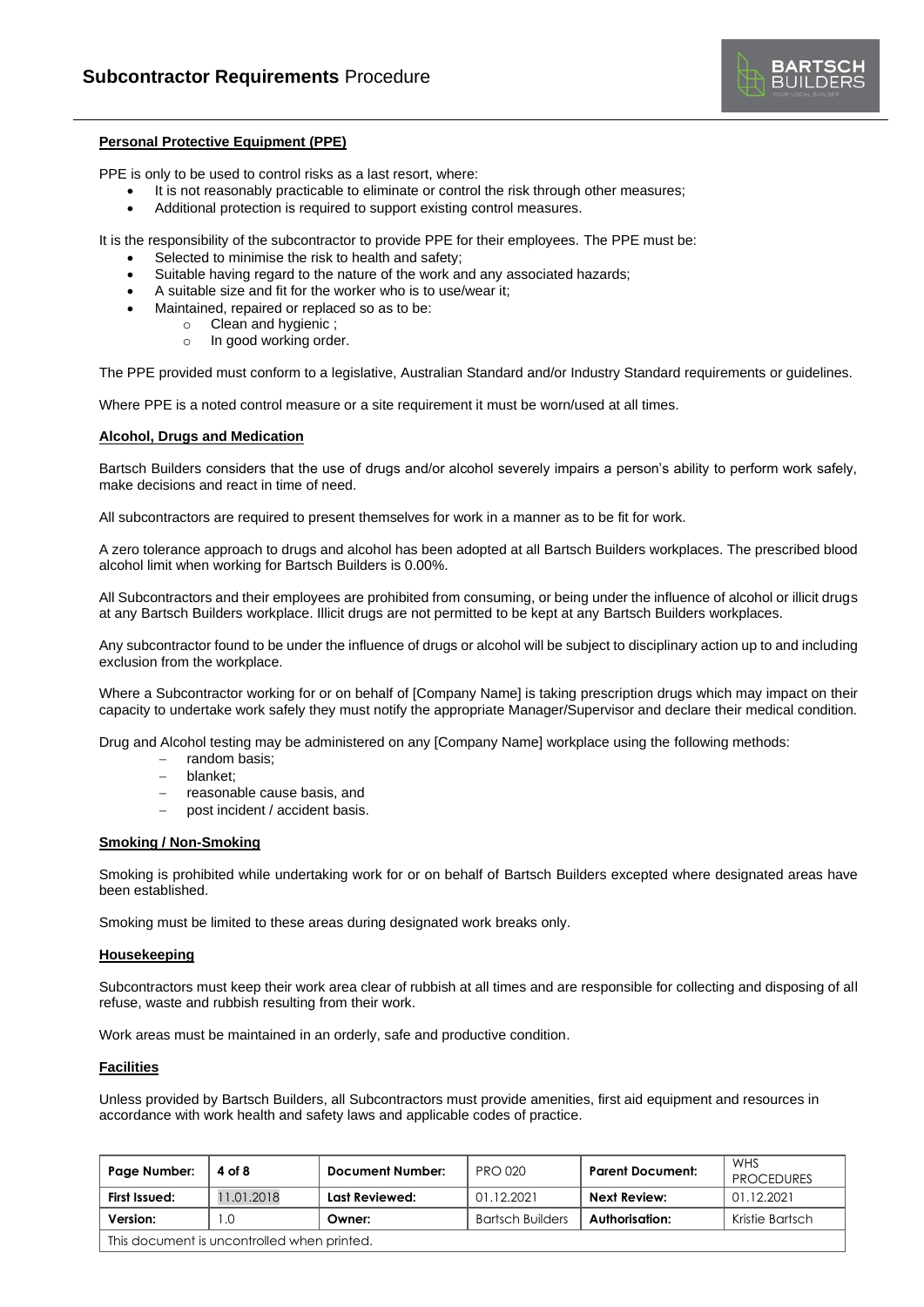Where Bartsch Builders provides facilities, subcontractors are accountable for maintaining them in a clean, safe and hygienic manner.

## **Incident Reporting and Investigation**

Subcontractors must immediately report to Bartsch Builders any of the following incidents that occur while undertaking work for Bartsch Builders :

- Near Miss;
- Personal Injury / Illness;
- Environmental Harm;
- Property / Equipment Damage.

Where the incident is considered minor it will be noted in the Minor Incident Log. Minor incidents are ones that do not:

- Result in lost time;
- Require medical assistance;
- Cause environmental harm;
- Cause damage to property or equipment.

All other incidents must be recorded on an appropriate incident report form.

Where required, immediate action must be taken (with due regard to one's own safety) to prevent further damage or injury occurring and to provide immediate assistance to any injured person, (e.g. call for outside assistance or expert medical advice).

Where an incident or injury is considered to be significant, an investigation will be undertaken within 2 days of the incident occurring in order to identify factors which resulted in the incident and allow for appropriate actions to be implemented preventing the occurrence of a similar event.

If a notifiable workplace incident occurs as provide by Work Health and Safety Legislation, the subcontractor must immediately report the incident to the appropriate Bartsch Builders Manager/Supervisor who will notify SafeWork SA by telephone and if required provide a written report.

In the event of a notifiable incident, subcontractors must not disturb the incident site until SafeWork SA gives permission to do so. This does not apply if it is necessary to rescue a person or to secure the incident site for safety purposes.

#### **Site Inspections**

Bartsch Builders will undertake regular site inspections to ensure that subcontractors are complying with relevant legislation and codes of practice, this Handbook and any other Bartsch Builders policy, procedure or work instruction.

#### **SafeWork SA Notices**

Subcontractors are required to notify the appropriate Bartsch Builders Manager/Supervisor immediately if SafeWork SA has issued any improvement, prohibition or non-disturbance notice to the subcontractor. The subcontractor must not undertake any further work until further advised.

### **Hazardous Chemicals**

Subcontractors must ensure that any hazardous chemicals stored, handled or used by them:

- Are kept in correctly labelled containers;
- Are maintained on a chemical register;
- Have a safety data sheet (SDS) that is readily available for inspection.

Hazardous chemicals must be clearly labeled, stored and used in accordance with the requirements of the SDS. This includes, ensuring that incompatible chemicals are not stored together. Storage areas (including Vehicles) will require appropriate signage to be displayed and, if the chemical is a flammable substance a suitable fire extinguisher is to be provided adjacent to the storage area.

| Page Number:                                | 5 of 8     | <b>Document Number:</b> | <b>PRO 020</b>          | <b>Parent Document:</b> | WHS<br><b>PROCEDURES</b> |
|---------------------------------------------|------------|-------------------------|-------------------------|-------------------------|--------------------------|
| First Issued:                               | 11.01.2018 | Last Reviewed:          | 01.12.2021              | Next Review:            | 01.12.2021               |
| Version:                                    | I .O       | Owner:                  | <b>Bartsch Builders</b> | Authorisation:          | Kristie Bartsch          |
| This document is uncontrolled when printed. |            |                         |                         |                         |                          |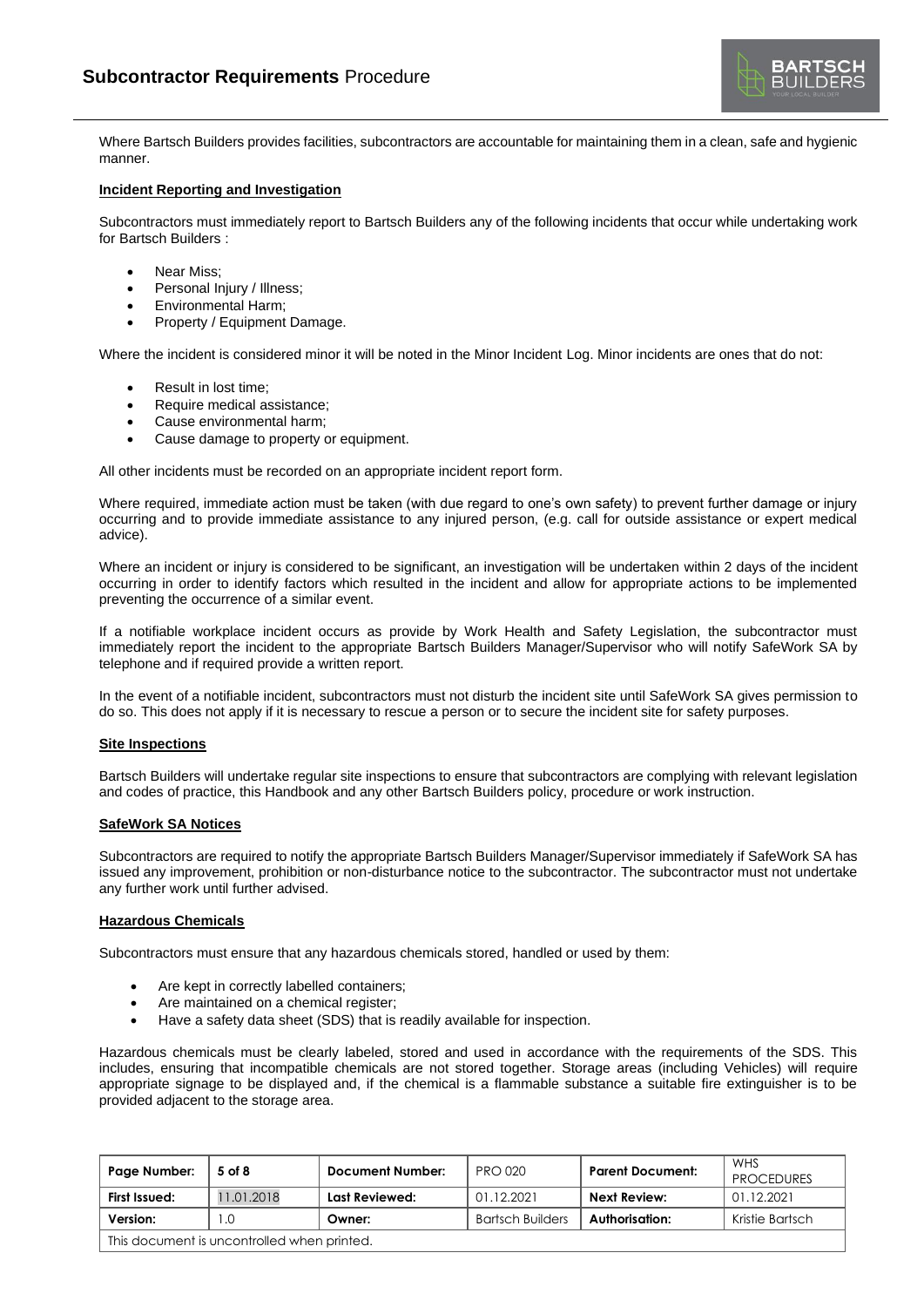

# **Manual Handling**

Manual handling means any activity requiring the use of force exerted by a person to lift, lower, push, pull, carry or otherwise move, hold or restrain any person, animal or thing.

Where ever possible subcontractors are required to use suitable mechanical aids to assist with any activity that requires manual handling. Mechanical aids must only be used by trained and competent persons. Under no circumstances must their rated capacity be exceeded.

If using a mechanical aid is not reasonable practicable, the following lifting principals must be adhered to.

| <b>Lifting Principals</b>                |                                                                                                                                                                                                                                                                              |  |  |  |  |
|------------------------------------------|------------------------------------------------------------------------------------------------------------------------------------------------------------------------------------------------------------------------------------------------------------------------------|--|--|--|--|
|                                          | The following principles are important when handling any load * (Refer Figure 1):                                                                                                                                                                                            |  |  |  |  |
| 1. Plan the lift                         | Consider the load, how it can be handled, where it will be placed. By assessing the<br>situation first, you can decide if lifting equipment or the assistance of another person<br>is needed.                                                                                |  |  |  |  |
| 2. Take a secure grip                    | The grip helps to determine how safe the task will be. Wherever possible, a<br>comfortable grip (using the whole of a hand) should be used.                                                                                                                                  |  |  |  |  |
| 3. Pull the load in close to<br>the body | When lifting, it is important to have the centre of gravity of the load close to the body<br>to prevent excessive stress on the back and to make the strongest muscles of the<br>arms available to hold the load. Handle the object slowly, smoothly and without<br>jerking. |  |  |  |  |
| 4. Vary handling task.                   | Your job should be designed so as to provide alternate tasks that do not heavily stress<br>the same muscles. Report any signs or symptoms of strain to your supervisor.                                                                                                      |  |  |  |  |



\* Figure 1

| Page Number:                                | 6 of 8     | <b>Document Number:</b> | <b>PRO 020</b>          | <b>Parent Document:</b> | WHS<br><b>PROCEDURES</b> |
|---------------------------------------------|------------|-------------------------|-------------------------|-------------------------|--------------------------|
| First Issued:                               | 11.01.2018 | Last Reviewed:          | 01.12.2021              | Next Review:            | 01.12.2021               |
| Version:                                    |            | Owner:                  | <b>Bartsch Builders</b> | Authorisation:          | Kristie Bartsch          |
| This document is uncontrolled when printed. |            |                         |                         |                         |                          |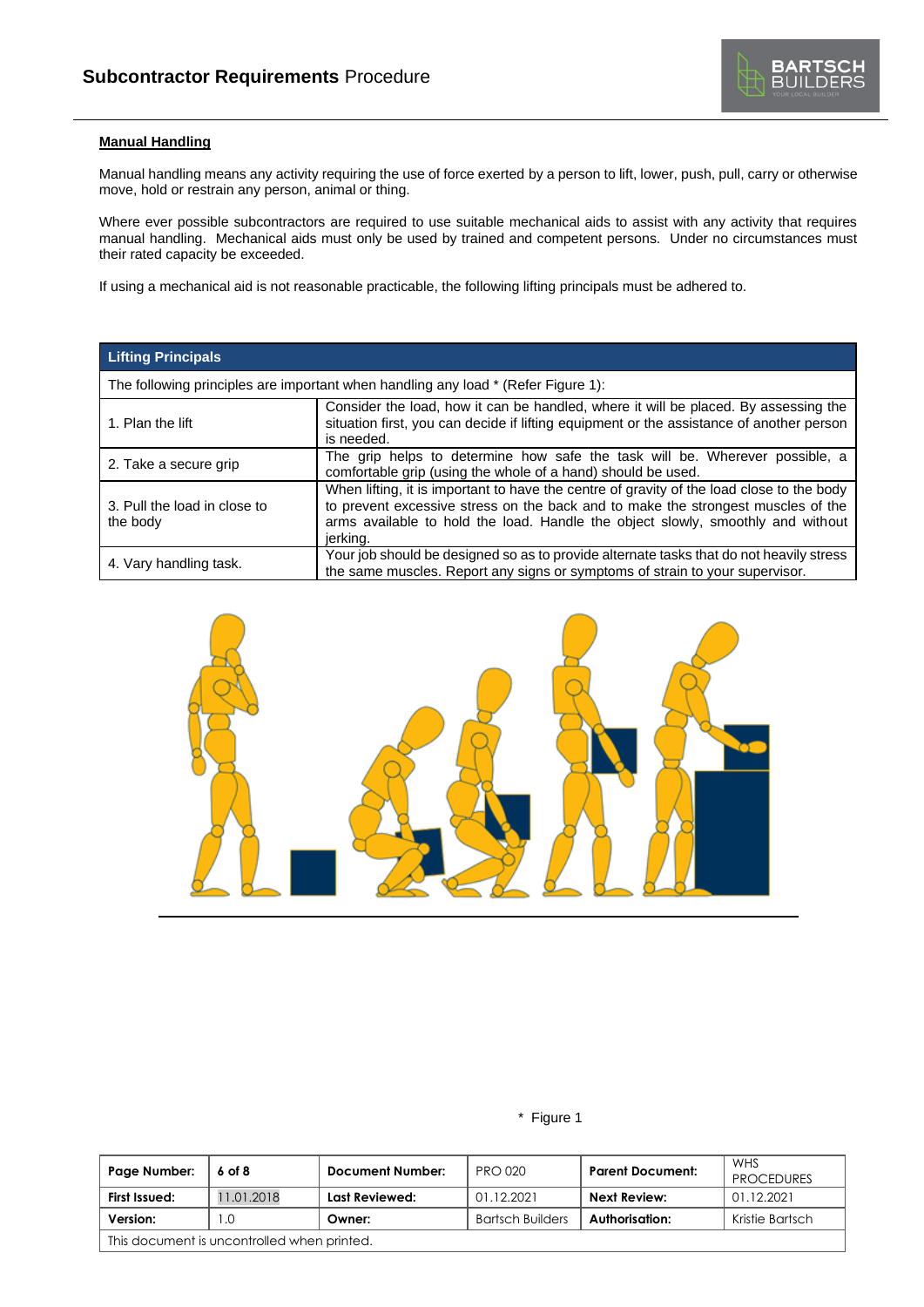

# **Plant & Equipment**

## *General*

Subcontractors must ensure that plant, tools and equipment owned or used by them are properly maintained and safe to use and must not be used for any purpose other than for which they are designed or intended. All equipment, tools and plant introduced by Subcontractors must be properly maintained, and in good working order, with any necessary guards and/or safety devices in place.

Subcontractors must not alter, remove or intentionally cause damage to any plant, equipment, devices or structures provided for safety purposes, including safety guards, devices or protective equipment, unless authorised by Bartsch Builders. Subcontractors are required to report to the appropriate Manager/Supervisor any changes made to the above immediately, including any unintentional damage caused to the equipment.

# *Mobile Plant*

Bartsch Builders may request any of the following documentation for any mobile plant used by Subcontractors at a Bartsch Builders workplace:

- Recent service / relevant maintenance history / service schedule;
- Public Liability Insurance certificate of currency;
- − Proof of plant registration with SafeWork SA where relevant, and general registration if required;
- Evidence of operator competency;

All mobile plant must be fitted with an audible reversing alarm, flashing amber light, fire extinguisher, UHF radio, and first aid kit prior to its use.

Operators of plant will be required to inspect the plant each day prior to use and record the details on the Pre-start Safety Checklist. This checklist must remain with the plant and will be reviewed by Bartsch Builders at regular intervals.

Any maintenance or repairs must be reported to Bartsch Builders and if the plant is found to be faulty the plant must be placed out of service until required maintenance or repairs are carried out.

Only subcontractors who hold a relevant High Risk Work Licence, ticket or certificate may operate mobile plant.

# *Electrical*

Portable electrical equipment, power leads and electrical tools must be inspected and tested by a competent person on a three monthly basis and be appropriately tagged. Electrical equipment discovered without a tag must be placed out of service and removed from use until it can be tested.

All portable electrical equipment, power leads and electrical tools must only be connected to a power source through a portable RCD.

Portable electrical equipment, power leads and electrical tools must be visually inspected for faults or damage prior to use. Any faults or damage must be immediately placed out of service and must not be reused until repaired by a competent person. If the equipment is not to be repaired for any reason it must be removed from service.

| Page Number:                                | 7 of 8     | <b>Document Number:</b> | <b>PRO 020</b>          | <b>Parent Document:</b> | WHS<br><b>PROCEDURES</b> |
|---------------------------------------------|------------|-------------------------|-------------------------|-------------------------|--------------------------|
| First Issued:                               | 11.01.2018 | Last Reviewed:          | 01.12.2021              | Next Review:            | 01.12.2021               |
| Version:                                    | .0         | Owner:                  | <b>Bartsch Builders</b> | Authorisation:          | Kristie Bartsch          |
| This document is uncontrolled when printed. |            |                         |                         |                         |                          |